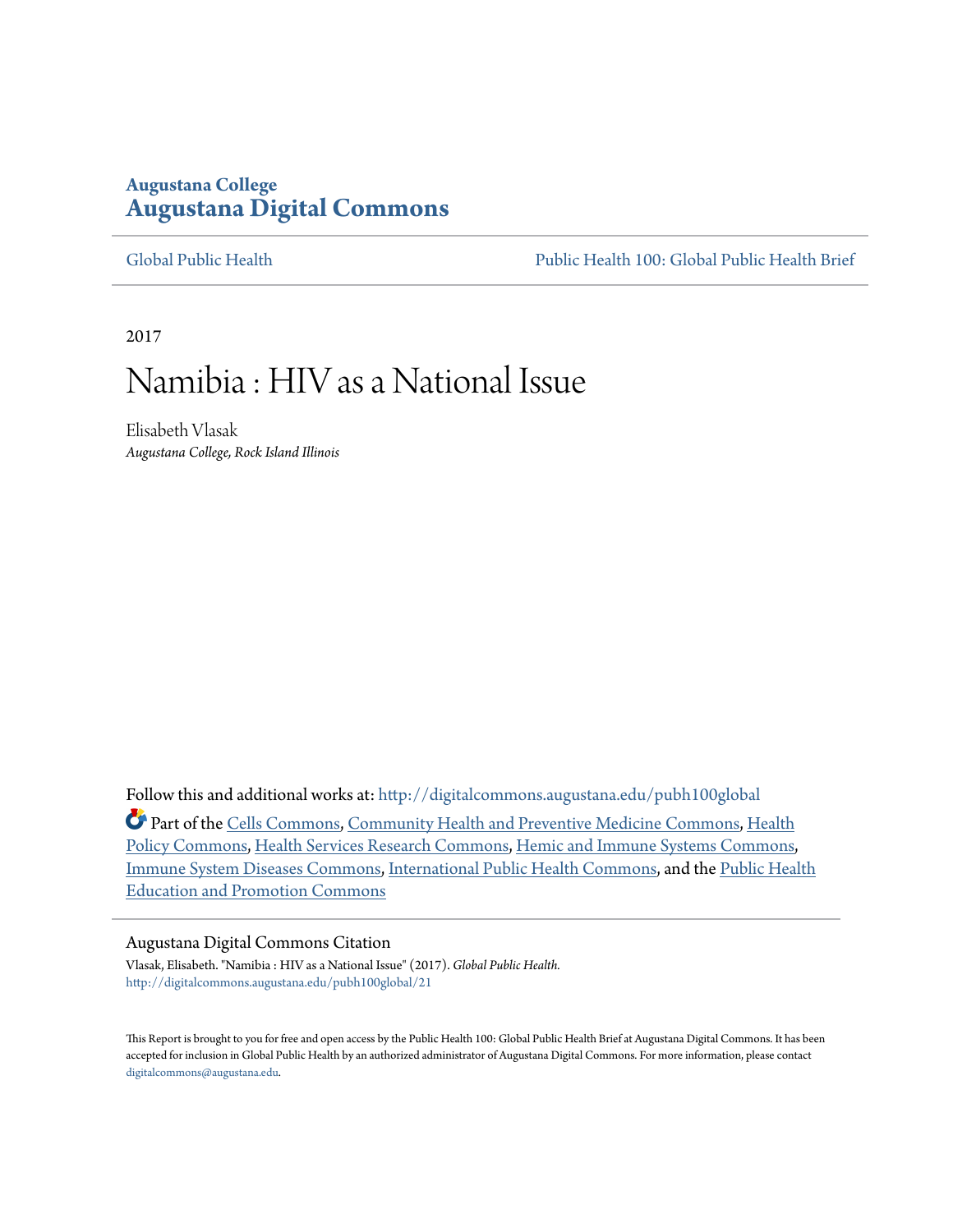# **Public Health in Namibia**

HIV as a national issue

Elisabeth Vlasak

### General and Political Information

#### **Location**:

Southwestern coast of Africa. Borders Angola, Botswana, Zambia, South Africa, and the Atlantic Ocean (Demographics of Namibia, 2007)

#### **Political Structure**:

Presidential Representative Democratic Republic

- President of Namibia is both head of state and head of government, and of a multi-party system (Namibian Political System. 2011)
- The Supreme Court judges are appointed by the President on the recommendation of the Judicial Service Commission (Namibian Political System. 2011)

#### **Major Challenges**:

#### **Internal**

- Food insecurity and malnutrition
- Difficulty accessing health services
- Unequal distribution of wealth
- High child mortality
- **Malaria**
- **Tuberculosis**

#### **External**

- HIV/AIDS
- Easy access to South Africa's technology and resources, but there is a ripple effect from financial struggle there (Republic of Namibia Country Paper. 2013)

#### Namibian Demographic Information

#### **2016 Population**: 2,265,000

#### **Race and Ethnicity (%)** (Demographics, 2007): **Religion:**

- 
- 
- Herero/Himba 7
- Damara 7
- Mixed race (Coloured and Rehoboth Baster) 8
- White (Afrikaner, German, and Portuguese) 8
- Nama 5
- Caprivian 4
- Bushmen 3
- Tswana 0.5

- $Ovambo 50$  Christian 80 90%
- Kavango 9 Indigenous beliefs 10 20%

| <b>Top 10 Causes of Death in Namibia</b> |     |                           |    |
|------------------------------------------|-----|---------------------------|----|
| $1.$ HIV                                 | 23% | 6. Tuberculosis           | 5% |
| 2. Cancer                                | 8%  | 7. Ischemic Heart Disease | 4% |
| <b>Stroke</b><br>3.                      | 7%  | <b>Diabetes</b><br>8.     | 3% |
| 4. Lower Respiratory Infections          | 5%  | 9. Interpersonal Violence | 3% |
| 5. Diarrheal Diseases                    | 5%  | 10. Malaria               | 3% |

 $\mathbf{q}$ 

Source: GBD Compare (<mark>http://viz.healthmetricsandevaluation.org/gbd-compare/</mark>), 2010